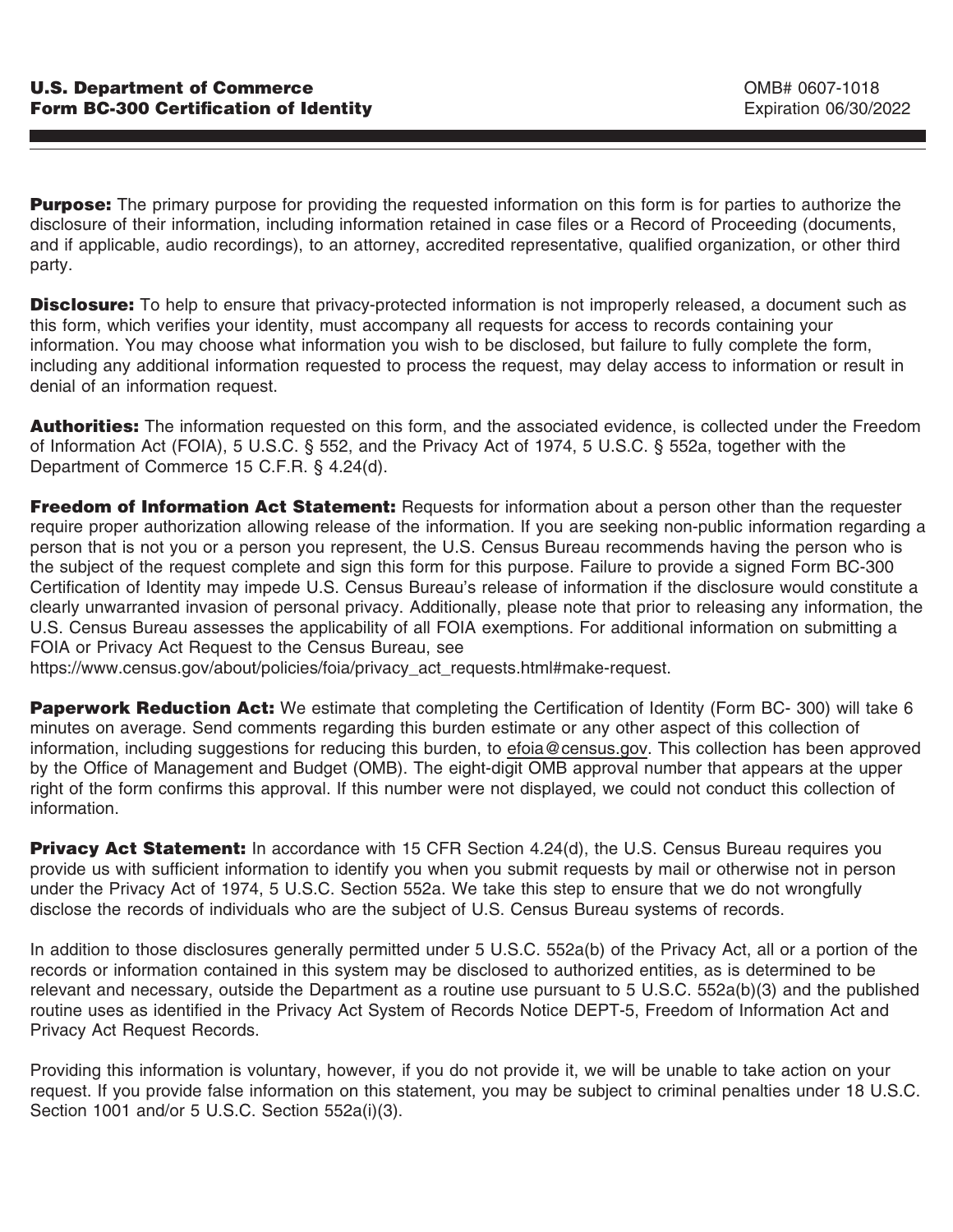FORM BC-300 (12-22-2021) OMB# 0607-1018: Expiration 06/30/2022

U.S. DEPARTMENT OF COMMERCE U.S. CENSUS BUREAU



CERTIFICATION OF IDENTITY

## PRIVACY ACT STATEMENT

In accordance with 15 CFR Section 4.24(d), the U.S. Census Bureau requires you provide us with sufficient information to identify you when you submit<br>requests by mail or otherwise not in person under the Privacy Act of 197

| <b>Part A. Information Regarding the Subject of the Records Sought</b> |
|------------------------------------------------------------------------|
|------------------------------------------------------------------------|

Current Legal Name (Last, First, Middle)

| Place of Birth $-$ Please print or type<br>Date of Birth $\frac{mm}{dd/yyy}$      |              |                                          |                         |
|-----------------------------------------------------------------------------------|--------------|------------------------------------------|-------------------------|
|                                                                                   |              |                                          |                         |
| Other Names You Have Been Known by Since Birth                                    |              |                                          |                         |
|                                                                                   |              |                                          |                         |
| Current Address in the United States                                              |              |                                          |                         |
| Street Number and Name – Please print or type                                     |              | Apartment Number or Unit Number (if any) |                         |
|                                                                                   |              |                                          |                         |
| City - Please print or type                                                       | <b>State</b> | <b>ZIP Code</b>                          | <b>Telephone Number</b> |
|                                                                                   |              |                                          |                         |
| Previous Address in the United States (if applicable)                             |              |                                          |                         |
| Street Number and Name – Please print or type                                     |              | Apartment Number or Unit Number (if any) |                         |
|                                                                                   |              |                                          |                         |
| $City$ – Please print or type                                                     | <b>State</b> | <b>ZIP Code</b>                          | <b>Telephone Number</b> |
|                                                                                   |              |                                          |                         |
| Release the following records $-$ (specify exact records you wish to be released) |              |                                          |                         |
|                                                                                   |              |                                          |                         |
|                                                                                   |              |                                          |                         |

| <b>Part B. Recipient's Information</b>                                                                                                                                               |                                          |                                          |                  |  |
|--------------------------------------------------------------------------------------------------------------------------------------------------------------------------------------|------------------------------------------|------------------------------------------|------------------|--|
| Select this box if recipient information is same as above<br>Recipient's Name (Last, First, Middle)                                                                                  | Recipient's Organization (if applicable) |                                          |                  |  |
| Recipient's Mailing Address In Care of Name (if any)                                                                                                                                 |                                          |                                          |                  |  |
| Street Number and Name – Please print or type                                                                                                                                        |                                          | Apartment Number or Unit Number (if any) |                  |  |
| $City$ – Please print or type                                                                                                                                                        | <b>State</b>                             | <b>ZIP Code</b>                          | Telephone Number |  |
| Recipient's Email Address                                                                                                                                                            |                                          |                                          |                  |  |
| <b>Recipient Status</b><br>Self<br>$\Box$ Guardian of individual whose record(s) is sought – Enclose copy of appointing document.<br>Parent of minor child whose record(s) is sought |                                          |                                          |                  |  |